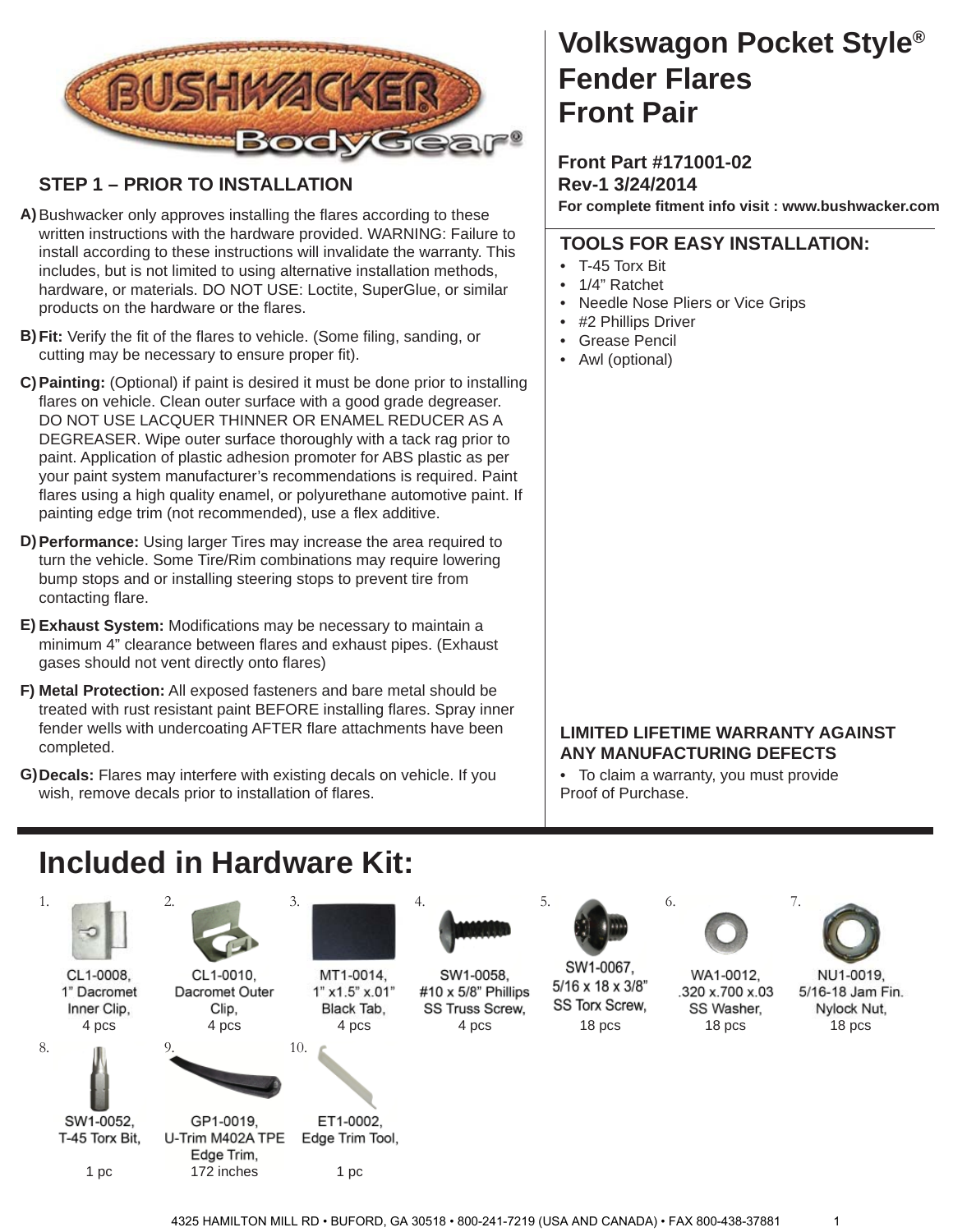#### **STEP 2 - EDGE TRIM INSTALLATION**

A. Applying the adhesive side of the edge trim (GP1-0019) to the inner side of the flare, affix the edge trim to the top edge of the flare (the portion that comes in contact with the vehicle).

B. Press edge trim into place along the top edge of the flare in one-inch increments.



### **Pocket Hardware Installation Procedures:**



Put a Washer (WA1-0012) on each Bolt (SW1-0059).



Put each Bolt/Washer combination through a pocket hole in the flare, Bolt head and Washer on the outside.



Place a Nut (NU1-0019) over the end of each Bolt and tighten, using a 1/2" wrench for the Nut and the supplied Torx Bit (SW1-0052) for the Bolt. Repeat for remaining pockets.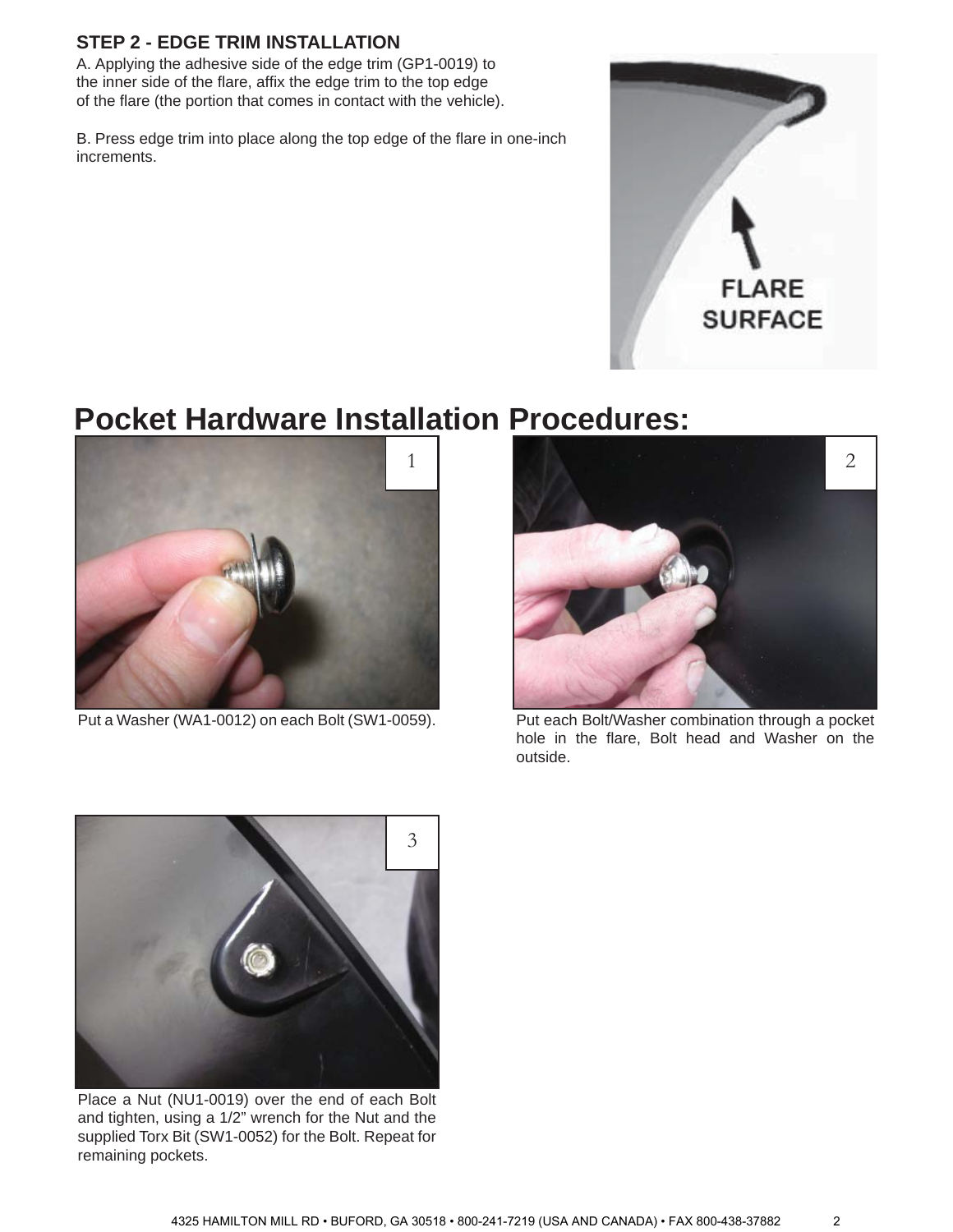# **Front Flare Installation Procedures (Driver's Side):**



Using a T-45 Torx bit, remove four factory screws from the fender lip. Save screws for reinstallation. Remove flare by pulling part away from side of vehicle.



Place flare on vehicle and install one factory screw where shown to hold in place.



Using a grease pencil, mark the bumper cover through the 2 forward holes in flare.



Remove flare and enlarge the marks on bumper cover.



Center provided tab (MT1-0014) on marks made in Step 6.



Assemble clip by connecting two provided parts CL1-0008 and CL1-0010 as shown. NOTE: *Do not fully snap clip together*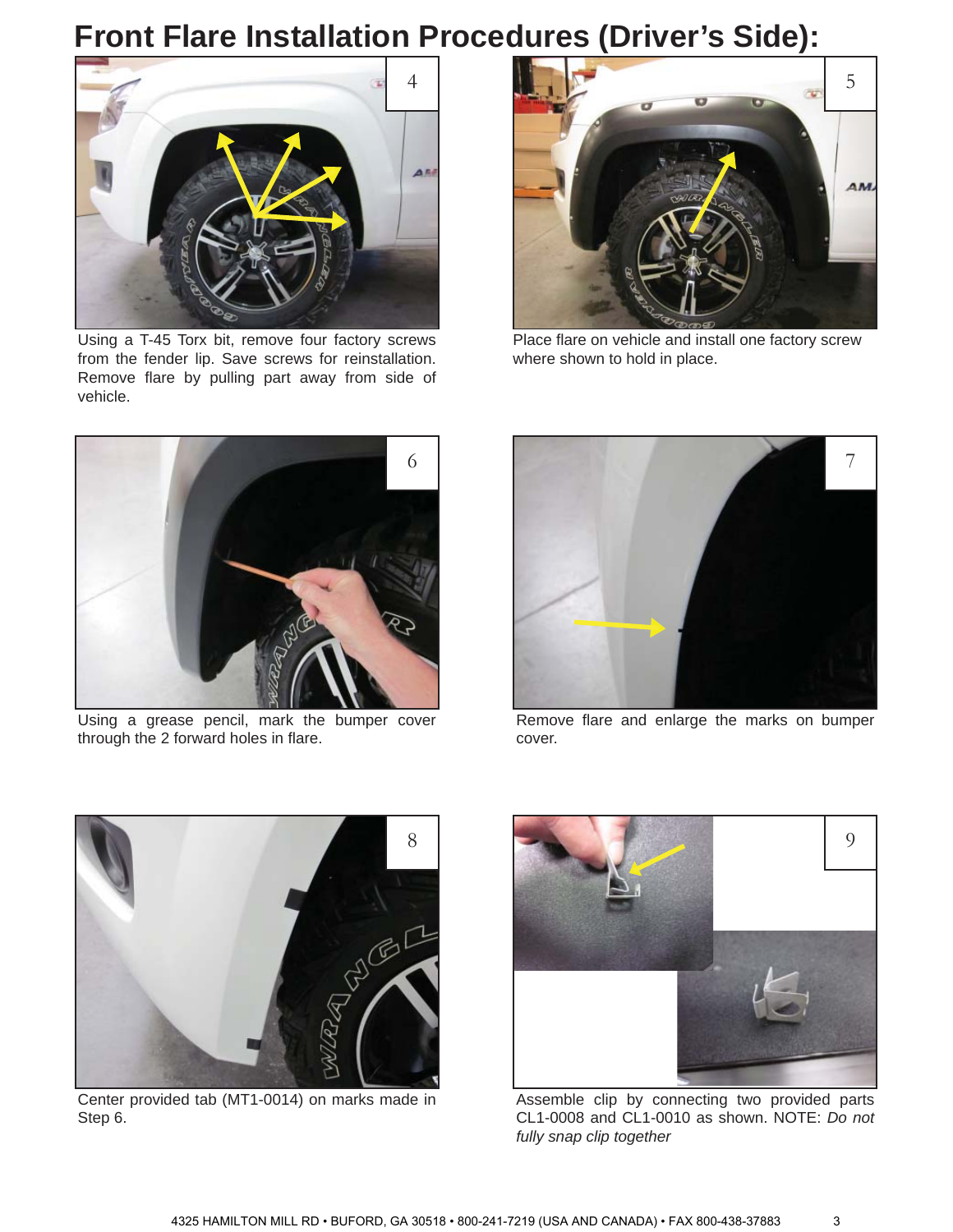

Center clips on the tabs installed in Step 8 and push onto the bumper cover.



Using needle nose pliers, snap clip together to secure to the vehicle.



Reposition flare on fender. Using a #2 Phillips, start a supplied Screw (SW1-0058) through two forward hole locations and through each Clip installed in step 10. If needed, use scratch awl to locate holes.



Clip locations



Using T-25 Torx bit, reinstall factory screws in 4 remaining Flare holes. Fully tighten all screws starting with the newly installed Screws (SW1-0058) in two forward hole locations while pressing in on flare to ensure it is snug against sheet metal.



Installation Complete